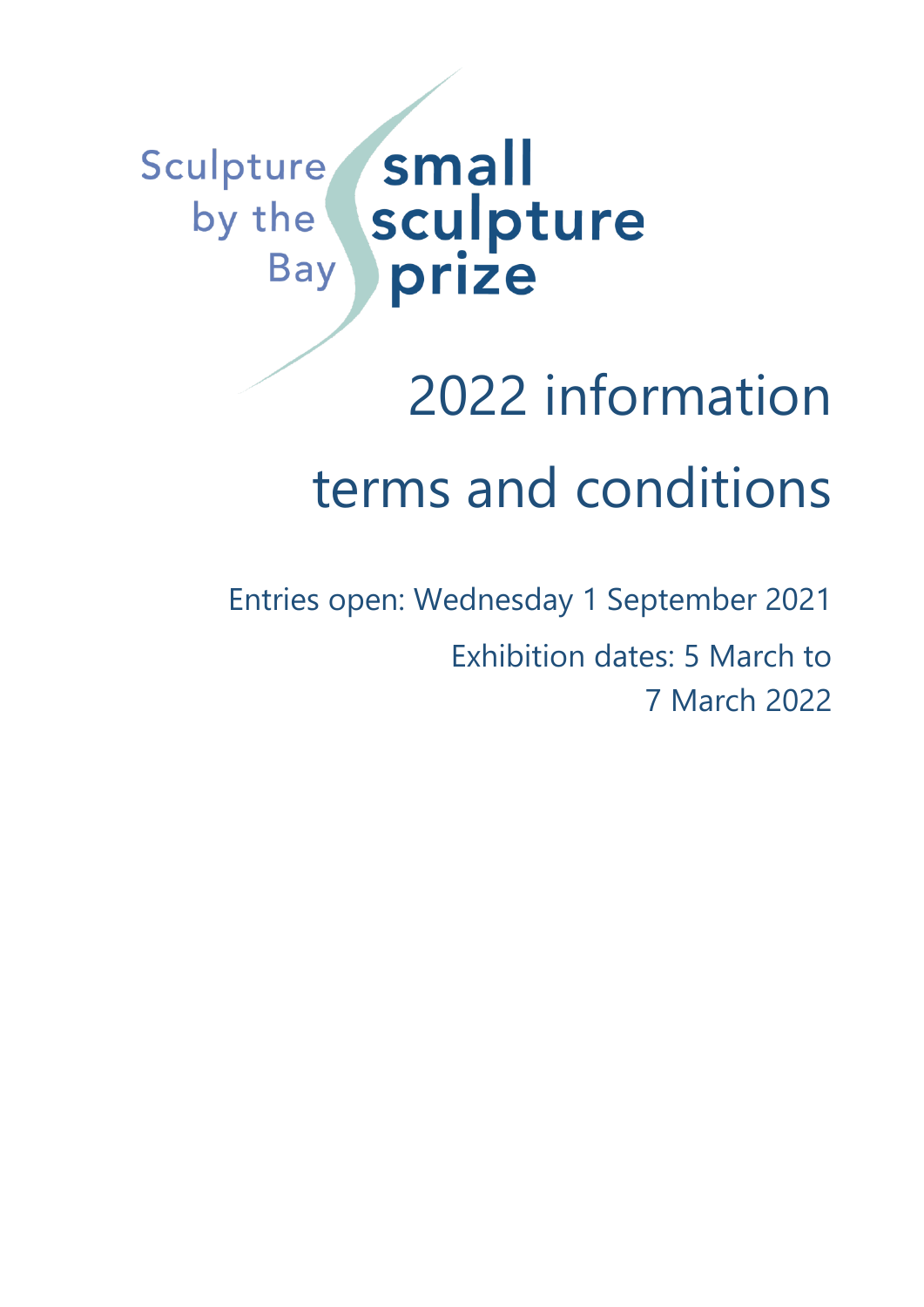# Contents

| Contents |  |
|----------|--|
|          |  |
|          |  |
|          |  |
|          |  |
|          |  |
|          |  |
|          |  |
|          |  |
|          |  |
|          |  |
|          |  |
|          |  |
|          |  |
|          |  |
|          |  |
|          |  |
|          |  |
|          |  |
|          |  |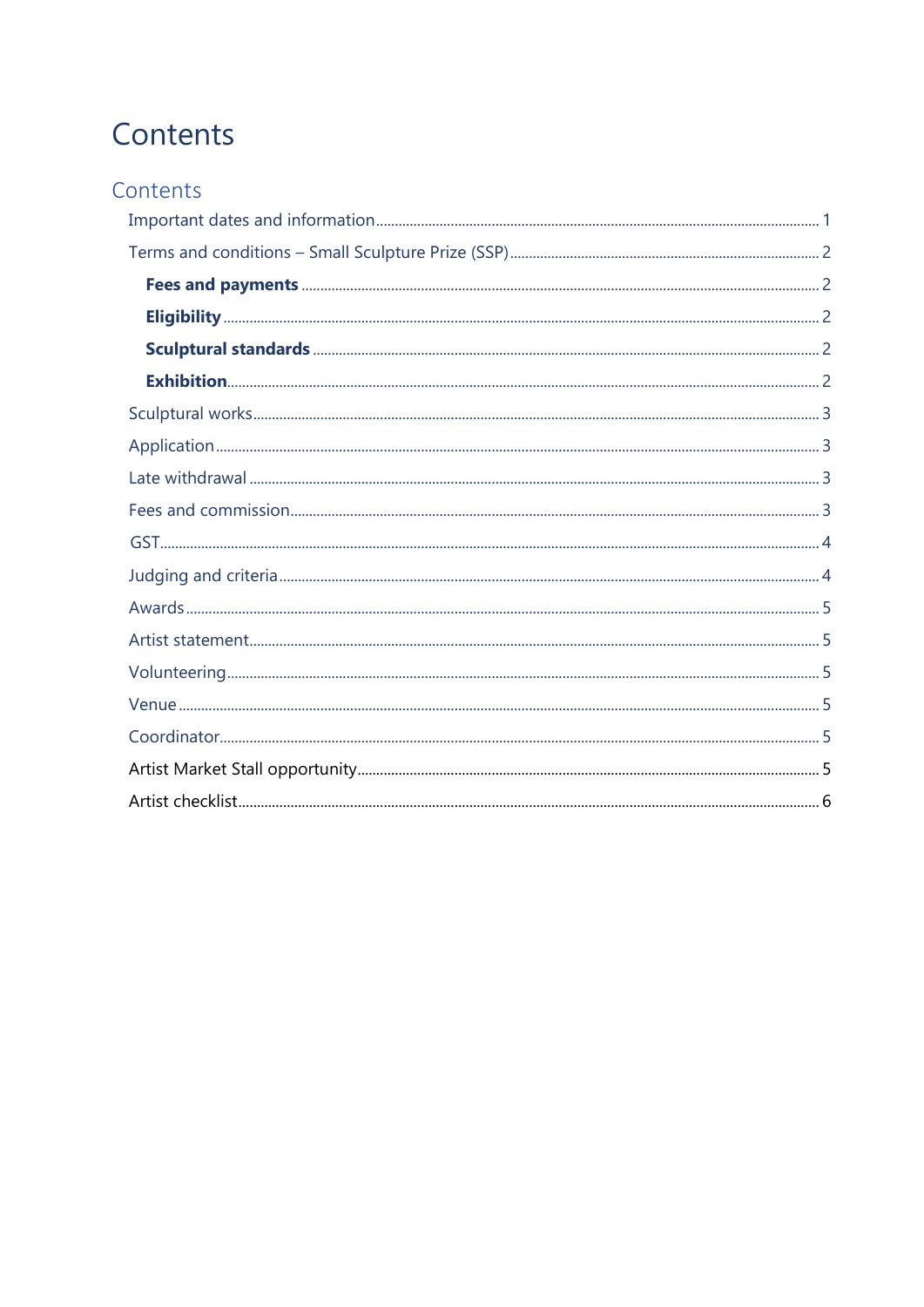# Important dates and information

<span id="page-2-0"></span>

| Wednesday 1 September 2021 | Entries open. Online only; sculpturebythebay.com.au                                          |
|----------------------------|----------------------------------------------------------------------------------------------|
| Tuesday 30 November 2021   | Entries close – see details under Terms and conditions                                       |
| Friday 31 December 2021    | <b>FINAL CHANGES</b> for wording and price in writing                                        |
| Tuesday 1 February 2022    | <b>FINAL IMAGES</b> in digital to be forwarded                                               |
| Tuesday 1 February 2022    | Artist to have nominated a preferred volunteer timeslot                                      |
| Thursday 3 March 2022      | 4.30pm - 5.00pm drop off sculptures Christian Fletcher Gallery                               |
| Friday 4 March 2022        | 11am – 1pm drop off sculptures Christian Fletcher Gallery                                    |
| Friday 4 March 2022        | 2.30pm judging commences                                                                     |
| Friday 4 March 2022        | 6pm Opening of Arts Festival Christian Fletcher Gallery and<br>presentation of awards        |
| Saturday 5 March 2022      | Sales desk is open for the purchase of Small Sculptures by the<br>public                     |
| Monday 7 March 2022        | 1.30pm Presentation of the Christian Fletcher Small Sculpture<br>Prize People's Choice Award |
| Monday 7 March 2022        | 2pm – 4pm All artworks are to be collected from Gallery.                                     |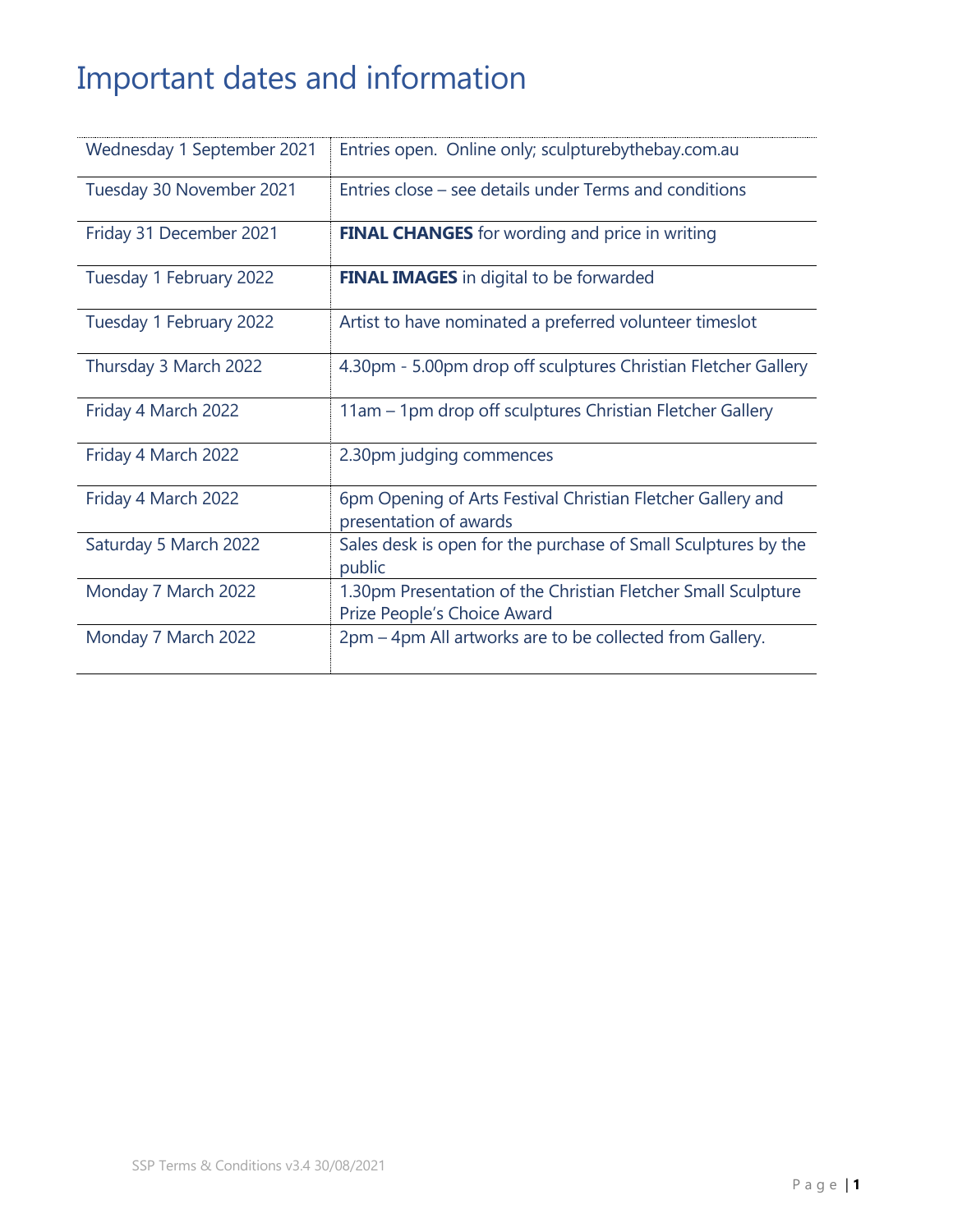# Terms and conditions – Small Sculpture Prize (SSP)

<span id="page-3-0"></span>A total of 50 **freestanding** artworks will be accepted. Up to 10 **hanging** artworks will be selected. Entries will close once maximum entries have been accepted, or once the entry close date is reached, whichever comes first. The SBB Committee reserves the right to extend the close date or number of entries. The Committee will advise applicants if they have been accepted and has the right to not accept an application.

#### **Fees and payments**

- Entry fee is \$40 for 2022.
- Payment to SBB; BSB-633000, Acc#-155365190
- <span id="page-3-1"></span>**Sale price is inclusive of GST.**
- Only one entry per artist will be accepted.
- **Each entry must be for sale. A commission of 20%** (GST incl) will be deducted from the selling price of any work sold during the exhibition, and within a three month period following the exhibition.
- **GST** is to be included in the sale of the work, should this be required for your purposes.
- The final date for any price change is **31/12/2021 and is to be in writing (email).** Change requests after this date will not be accepted.
- **Exercise 1** Artists will be notified of the sale of their artwork and their contact details provided to the purchaser.
- **Bank details are to be provided by artists in the** week following the event for any works sold or having won a prize.
- Payment to the artist will be via EFT within 30 days of the close of the exhibition.
- Payment for any work sold through the Sculpture by the Bay website will be made within 30 days.
- **The Committee reserves the right to cancel the** event.

#### **Eligibility**

- All entrants must be 16 years of age or over as of the **30/6/2021**.
- <span id="page-3-2"></span>**Any work that does not comply with the conditions** in 'Sculptural Standards' may not be accepted.
- Works will only be received at the designated times unless otherwise negotiated with the Coordinator.
- **.** All work must be the original work of the submitting artist and designed or completed within two years prior to **31/1/22**.
- **The work must not have been awarded a prize in** any other exhibition.
- All artists must participate in the volunteer roster.

#### **Sculptural standards**

- **Three dimensional object that is original and non**site specific and must not exceed **40cmW x 40cmD x 60cmH**
- <span id="page-3-3"></span>**Freestanding** works must have a stable base.
- **Hanging** works must not weigh more than 7kgs.
- **An entry is considered as one work, must consist of** no more than three individual parts, and is to be sold as one work.
- **Entries in Forest Products Commission Wood** Sculpture Award to be made with minimum **75%** timber.
- **.** The work must not be discriminatory or offensive.
- **A** plinth cube will be provided for display of the work.
- Up to two digital images of the work are to be provided by **1/2/2022**.

#### **Exhibition**

- Delivery of works is to be on Thursday 3/3/2022 4.30pm-5.00pm and Friday 4/3/2022 11.00am-1.00pm, unless otherwise arranged with the Coordinator.
- <span id="page-3-4"></span>**EXTER 1** Artists are responsible for the insurance and transport of their work to and from the venue. This includes freight and transport costs in both directions.
- **The placement of works within the exhibition will** be at the discretion of the SBB Committee.
- Works that are not collected by 4pm on **7/3/22** will become the property of SBB Committee unless arrangements have been negotiated and agreed in writing, without any liability to SBB.
- **EXECUTE:** Artists are required to volunteer for one shift on the Volunteer Roster. This may be at either exhibition.
- SBB reserves the right to reproduce photos of exhibiting work by any means in any media for archival and promotional purposes. The artist will be acknowledged.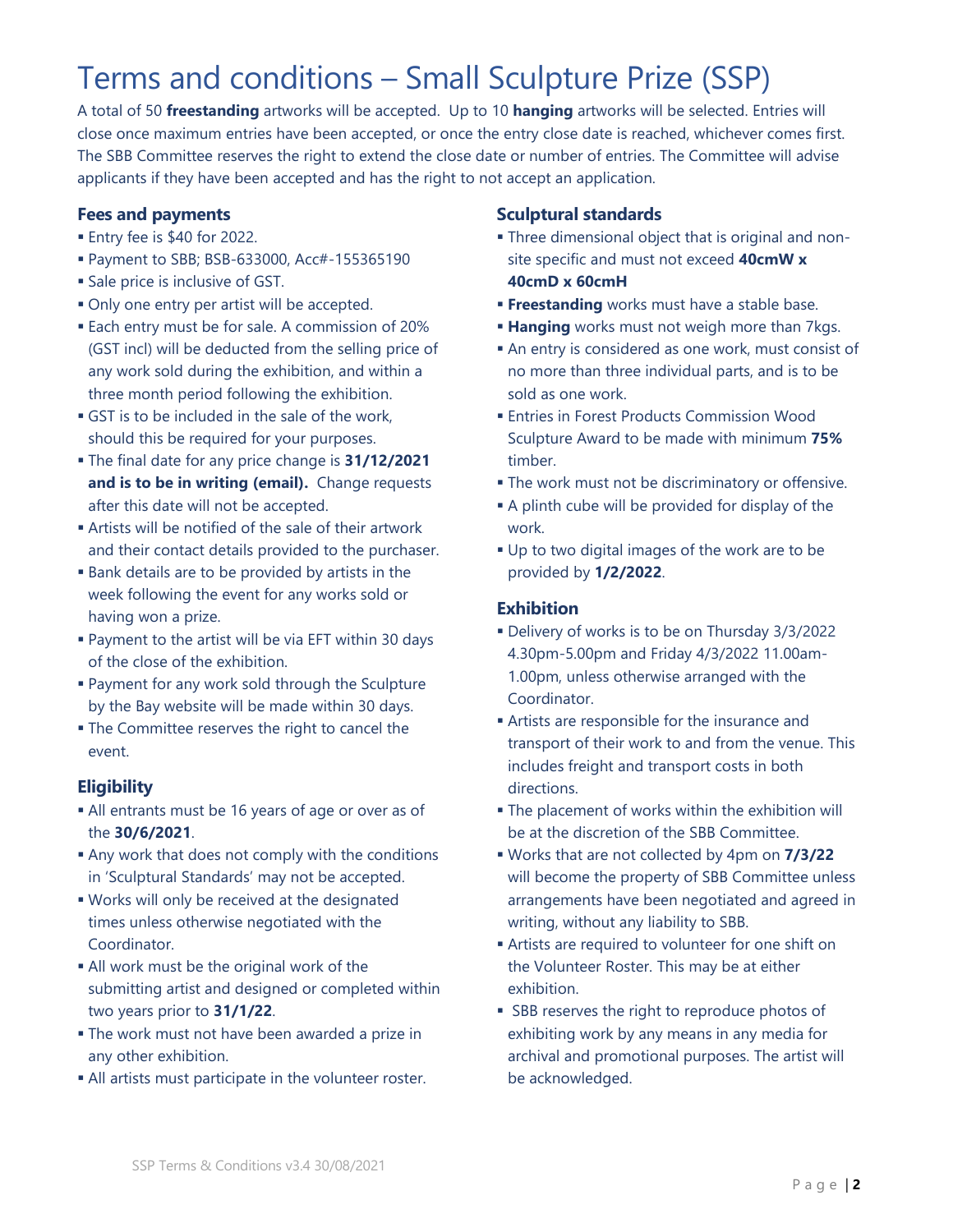# Sculptural works

<span id="page-4-0"></span>Both freestanding and hanging works will be accepted into the 2022 event. Applicants cannot submit two works and must decide which section they will enter.

- Freestanding: These works must be stable and will have a plinth provided. Up to 50 works will be selected.
- Hanging: Works must have a secure fitting to hang and must not weigh more than 7kgs. There are locations within the Gallery for up to 10 works.

The Committee will assess all applications and **may not** select all works for exhibition. Applicants will be advised of the outcome of selection. The exhibition will be curated by Jennifer Fletcher.

# Application

Application can be made online through the website at [www.sculpturebythebay.com.au](http://www.sculpturebythebay.com.au/) under the section Small Sculpture Prize or by email to [admin@sculpturebythebay.com.au.](mailto:admin@sculpturebythebay.com.au)

- <span id="page-4-1"></span>• The description and price provided in the online form will be printed in the Exhibition catalogue unless advised differently in writing before the final cutoff date.
- All fields marked with an asterisk \* must be completed to enable the form to be submitted.
- Artworks must be completed and available for sale.
- A digital image is to be sent for curation purposes only.
- If lodging an online application, the system will forward you a copy of the application. Save this for your future reference.
- **FINAL CHANGES** and **FINAL IMAGE dates** will be enforced and no information will be accepted after these dates due to deadlines for printing of the Catalogue.

### Late withdrawal

<span id="page-4-2"></span>If for some reason you feel you must withdraw your work it is important you make this call, wherever possible, **before** 1 February 2022. After this it may mean your work is still included in the exhibition catalogue.

### Fees and commission

<span id="page-4-3"></span>

| Standard entry fee 2022                                           | \$40 |
|-------------------------------------------------------------------|------|
| Artwork commission deducted by Sculpture by the Bay including GST | 20%  |

**A sale commission applies to any work sold as a result of Sculpture by the Bay, such as additional copies of the work on exhibition or sale of other works, within three months following the closure of the event. It is the artists responsibility to advise the Committee of any further sales and forward the commission to the Committee bank account.** 

Images of any unsold works will remain on the Sculpture by the Bay website until the next exhibition and any sales will automatically have a 20% commission deducted before paying the artist.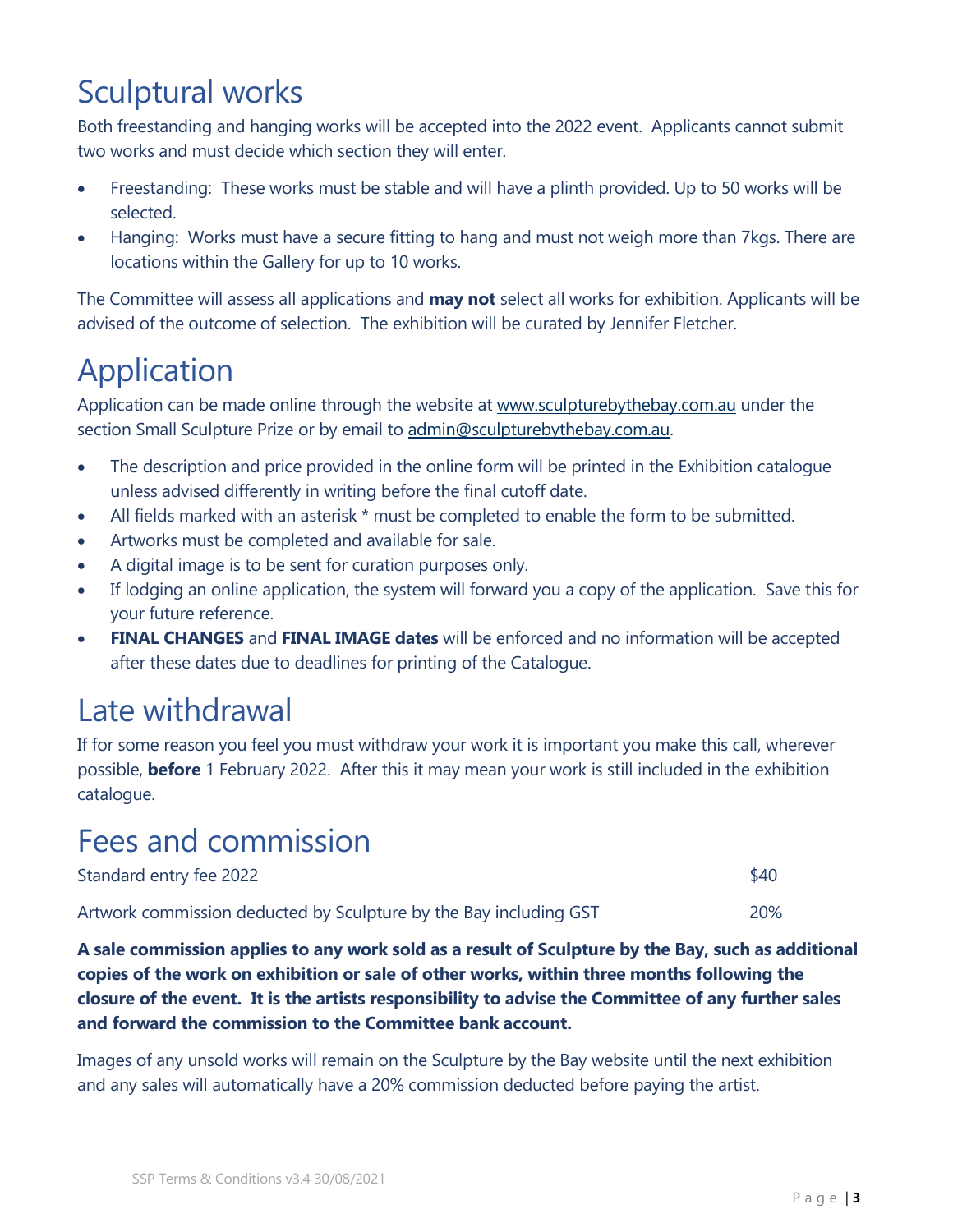# GST

All artists are required to advise if they are or are not registered for GST, Federal Goods and Services Tax..

#### <span id="page-5-0"></span>**Registered for GST**

Where an artist is registered for GST this is to be included in the price. A 10% GST on the sale of the work will be forwarded to the Australian Taxation Department. An invoice of sale will be provided to the Buyer and a copy to the Artist.

| Total price of | <b>GST</b><br>calculation <sup>:</sup> | <b>GST</b> on sale | <b>SBB</b> | <b>SBB</b> comm | <b>SBB</b> total | Artist payment |
|----------------|----------------------------------------|--------------------|------------|-----------------|------------------|----------------|
| Art inc GST    |                                        |                    | commission | calculation     | commission       |                |
| \$1,100        | \$1,100/11                             | \$100              | 20%        | \$1,000/20%     | \$200            | \$800          |

#### **Not registered for GST**

Where an artist is not registered for GST, this is not included in the price. Artists are required to complete and submit with their application the **ATO Statement by Supplier** form available on the SBB website. SBB will pay GST on the 20% Commission of the sale to the Australian Taxation Department. An invoice of sale will be provided to the Buyer and a copy to the Artist.

| Total price of | SBB               | <b>Commission</b> | <b>GST</b> calculation | GST on     | <b>SBB</b> total  | Artist payment |
|----------------|-------------------|-------------------|------------------------|------------|-------------------|----------------|
| Art            | <b>commission</b> | on sale           |                        | commission | <b>commission</b> |                |
| \$1,000        | 20%               | \$200             | \$200/1                | \$18.18    | \$181.82          | \$800          |

### Judging and criteria

<span id="page-5-1"></span>There will be one round of judging to take place on Friday 4 March 2022 by an independent judge between 2.30pm and 4.30pm. No artists names will be displayed and no exhibiting artists or Committee members are to be present. Judging is based on the following criteria, and the judge's decision is final:

#### **Artistic vision**

- Articulated inspiration or narrative in the Artist Statement
- The synergy between the artwork and the Artist Statement

#### **Creativity and originality**

- Use of traditional techniques in a non-traditional way
- The presentation of unconventional ideas

#### **Innovative use of materials**

The innovation, manipulation and transformation of materials

#### **Quality of craftsmanship and construction**

- Excellence in form and technique
- Durability and safety

#### **Visual impact**

• Level of visual impact from all angles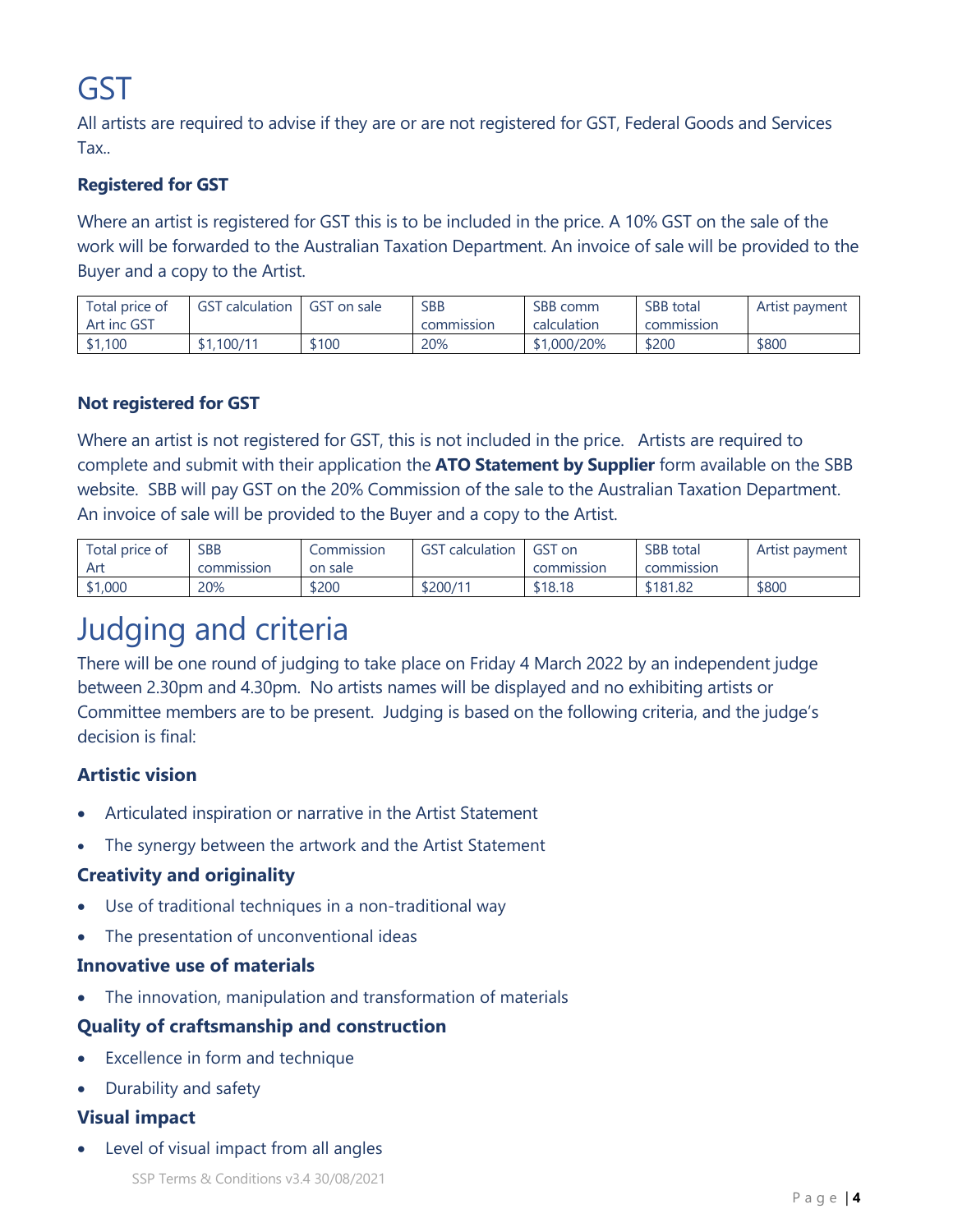### Awards

- Cape Constructions Small Sculpture Prize, a non-acquisitive award of \$1,500.
- <span id="page-6-0"></span>Exclusive Escapes Commendation Prize, a non-acquisitive award of \$1,500.
- Forest Products Commission Wood Sculpture Prize, a non-acquisitive award of \$2,500.

The Awards will be announced at the exhibition opening at the Christian Fletcher Gallery from 6pm on Friday 4 March 2022. All exhibiting artists are invited to the awards ceremony. Where Covid restrictions do not apply, partners will also be invited.

Mealup People's Choice Award, a non-acquisitive award of \$500. This Award is by popular vote and will be announced on Monday 7 March 2022 at 1.30pm at the Christian Fletcher Gallery.

## Artist statement

<span id="page-6-1"></span>The Artist can provide an Artist Statement and more detailed information of the work on exhibition. This is to be in the form of one A4 sheet of white paper and will be inserted in a folder for the information of visitors to the exhibition. Business Cards can be provided for display.

# Volunteering

<span id="page-6-2"></span>All exhibiting Artists are required to Volunteer their time on the roster and the more flexible you are over the weekend is very much appreciated. It would not be possible for the Committee to undertake the exhibition without artists and community members assisting with their time, particularly during additional requirements of Covid regulations. If you have entered both the Sculpture by the Bay and the Small Sculpture Prize exhibitions, you may need to volunteer on both rosters. If you have only entered one event, you volunteer on the roster of the event you have entered. Depending on the number of Volunteers we have, you may be required to volunteer at the event you are not exhibiting in.

### Venue

Christian Fletcher Gallery, Shop 4, 27 Dunn Bay Road, Dunsborough, WA, 6281

### <span id="page-6-3"></span>Coordinator

Vicky Small

- <span id="page-6-4"></span>**Email:** [admin@sculpturebythebay.com.au.](mailto:admin@sculpturebythebay.com.au) Please mark emails **SSP** in the subject line plus other relevant information about the topic you are emailing about.
- Mobile: 0408 976 911

# Artist Market Stall opportunity

<span id="page-6-5"></span>Artists who have entered the exhibition, or other artists, can apply to have a Market Stall at the Art Markets on Sunday 6 March 2022. The markets are held on the Dunsborough Foreshore at the corner of Dunn Bay Road and Geographe Bay Road. The application form is available at; [www.dunsboroughprogress.com.au](http://www.dunsboroughprogress.com.au/) .